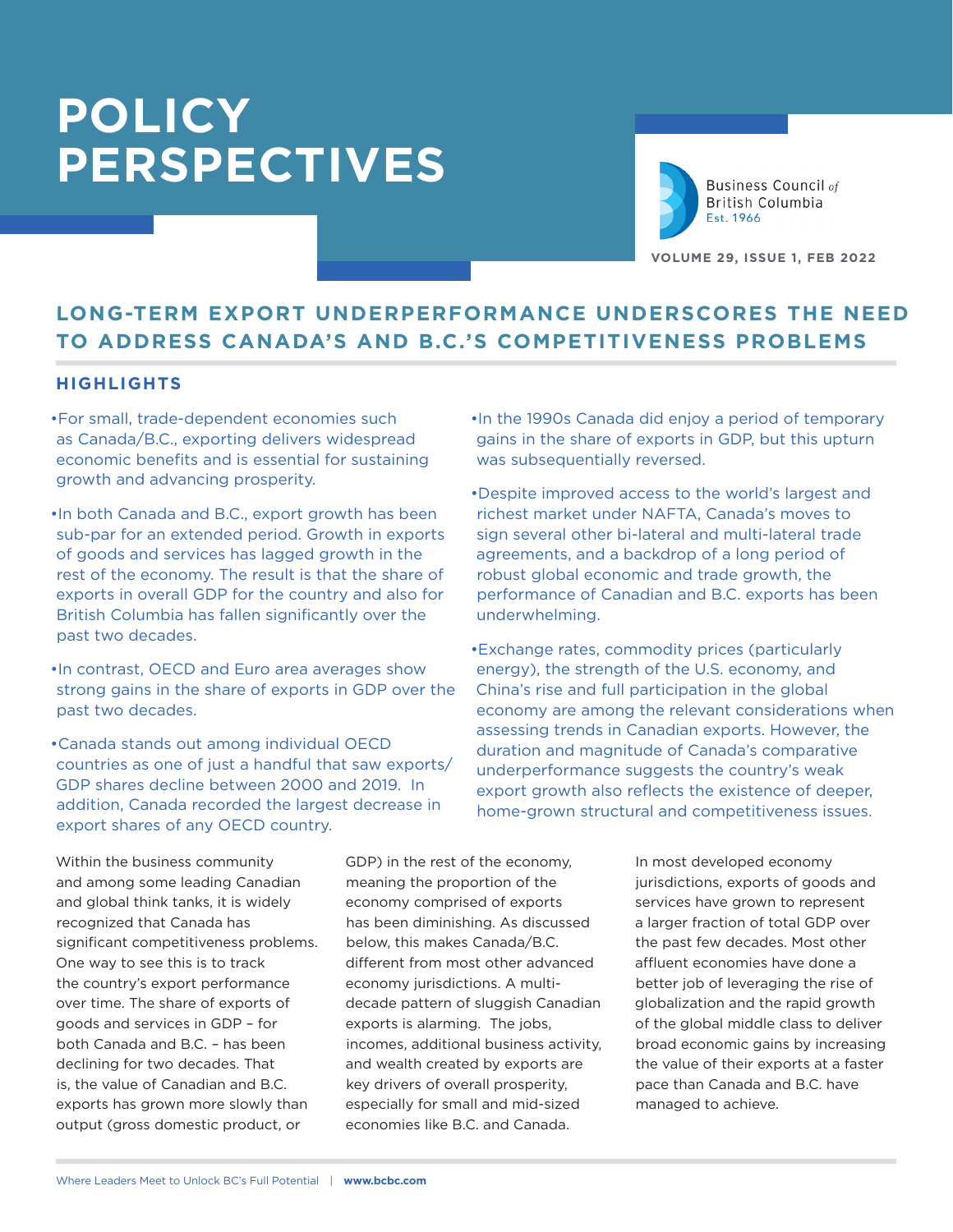## **A DISAPPOINTING EXPORT PICTURE**

Gross domestic product (GDP) captures the final value of all goods and services produced in an economy. One method economists and statisticians use to estimate GDP is to segment expenditures into different categories – spending by households (household consumption), business investment (in new housing, nonresidential structures, machinery and equipment, and intellectual property), government investment and spending, and exports (the production of goods and services sold outside of a country).

For small, trade dependent economies such as Canada/B.C., exporting products and services has multiple benefits. Most fundamentally, it generates income to pay for imports of consumer products and business inputs. But exporting also leads to other economic gains. It expands the potential market for local firms, allowing companies/ industries to scale up in size and sophistication. Export-oriented businesses are typically larger in size, more productive and often pay higher wages compared to nonexporting firms. Another factor to consider is that exporters purchase a wide range of services and other inputs from local businesses and other domestic suppliers. This is most evident in communities with large anchor industries (lumber mills, mines, other industrial facilities), but the effect, although less visible, also applies at the broader provincial and national levels.

Economies differ in domestic market size, geographic location, industrial



#### FIGURE 1: **EXPORTS ARE A SMALLER SHARE OF THE CANADIAN AND B.C. ECONOMIES THAN TWO DECADES PRIOR**

Source: World Bank national accounts data and OECD National Accounts data files. Statistics Canada Table 36-10-0222-01 for B.C. data.

structure, resource endowments, and many other dimensions. So, it's not surprising that the share of exports in GDP varies across countries. In advanced economies that are members of the Organization for Economic Cooperation and Development (OECD), the share of exports in GDP generally ranges between 25% and 60% — although some countries have higher proportions and are more trade oriented.1

Our focus here is not so much on the current place of exports in Canada's GDP. Rather the question of interest is the trend in the proportion of exports in the overall economy over time. Have Canada and B.C. capitalized on the major expansion in global trade and in the size of the global middle class in the past few decades? Has Canada's long-term strategy and substantial investment in negotiating trade agreements been effective?

Figure 1 traces the changes in the share of exports in GDP since 2000. It shows that exports/GDP ratios have fallen in Canada and B.C. over most of the past two decades, while the opposite has occurred across OECD and Euro area countries.

The differences are striking. In the OECD and Euro area, exports on average make up a significantly larger share of GDP than two decades ago, while in Canada (and B.C.) the share of exports in GDP is substantially lower than it was twenty years ago. The OECD and Euro area averages show the share of exports in GDP rising for most of the 2000s, dropping amid the 2009 global recession, but then rebounding and surpassing the pre-recession levels before resuming a gentle upward trend. In Canada, the share of exports in GDP fell between 2000 and 2008 and then dropped sharply in 2009. But unlike the OECD and Euro area, Canada's export share never regained its 2009 pre-recession level. B.C.'s export recovery in the decade following the 2009 global recession was similar to Canada's and was also underwhelming relative

<sup>&</sup>lt;sup>1</sup>26 OECD countries had export shares ranging between 25% and 60% in 2019, 11 had shares above 60% and 3 below 25%. Country details of export shares in GDP are shown in Table 1.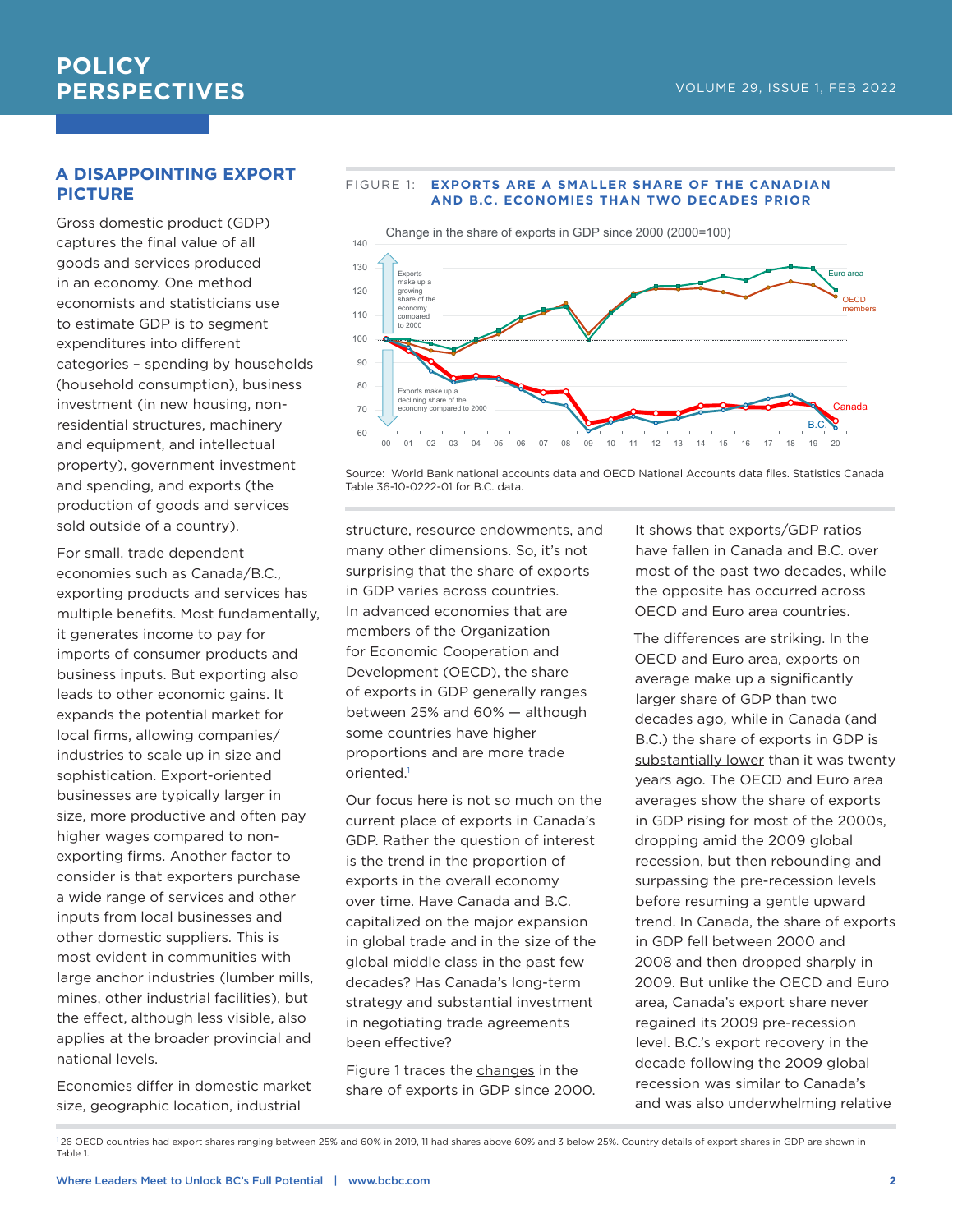#### FIGURE 2: **CANADA HAS SEEN THE BIGGEST DECLINE IN THE SHARE OF EXPORTS IN GDP**



Source: World Bank national accounts data and OECD National Accounts data files. Statistics Canada Table 36-10-0222-01 for B.C. data.

to many other advanced economy jurisdictions.

Amid the 2020 COVID shock, the share of exports in GDP again fell significantly in almost all countries. Given past patterns and the robust global economic recovery from the 2020 downturn, exports/GDP shares for many countries will likely rebound quickly. In 2020, Canada's exports/GDP ratio also decreased. Indeed, in Canada the decline was enough to pull the share all the way back to the 2009 low point, underscoring how muted the gains were over the preceding decade. Based on previous trends and current competitive headwinds facing large parts of Canada's export economy, any sustained recovery in the share of exports in GDP will likely be anemic and gradual. We see a risk that Canada may even fail to return to the (already low) pre-COVID share of exports in GDP due to an increasingly unattractive domestic

business environment and a seeming lack of interest among policymakers in addressing the factors holding back many of the country's most important export sectors.

Changes in this straightforward and foundational economic metric – the share of exports in GDP – put a spotlight on Canada's (and B.C.'s) eroding competitive position on both a global and a North American basis. They also raise questions about Canada's capacity to expand exports going forward. In other advanced economies, exports became more important in the last 20-30 years. Businesses in many small- and mid-sized OECD jurisdictions were able to take fuller advantage of the expansion of global trade, lower trade barriers, increased cross-border economic integration, and dramatic growth in the size of the global "middle class" population.<sup>2</sup> They did so by growing their exports of goods and services more quickly than their

domestically oriented spending (notably consumption, housing investment, and government outlays). Unfortunately, Canada and B.C. have benefitted less from these positive global trends over the past 2-3 decades – our export growth has not kept pace with rest-of-the-economy growth.

## **A CLOSER LOOK AT CHANGES IN THE SHARE OF EXPORTS IN GDP**

The remainder of this brief review provides additional context. To shed more light on Canada's (and B.C.'s) export underperformance, the comparisons of changing export shares are broadened to individual countries (Figure 2) and the review of export patterns is extended back to the 1980s and 1990s (Figure 3). This additional information does not alter the basic conclusions. If anything, it confirms the concern over Canada's (and B.C.'s) languishing export performance.

#### *Canada's underperformance stands out among individual countries*

Between 2000 and 2019, the share of exports in Canadian GDP dropped by more than 12 percentage points. $3$ Just four other advanced economies (Finland, Norway, New Zealand and Israel) saw their exports/GDP ratios decline over the same period. A few other countries (Costa Rica, Chile and Columbia) also recorded declines over the two-decade period. In all other OECD and Euro area countries<sup>4</sup>, the share of exports in GDP increased. And, among the handful of countries where export

 $^2$  For a recent examination of the expansion of the global middle-class population and the persistence of poverty in some developing countries, see Homi Kharas and Meagan Dooley, The Evolution of Global Poverty, 1990-2030 (Brookings Institution, February 2022).

 $^3$  Comparisons across individual countries end in 2019 for clarity and graph legibility. Almost all countries shown had their exports/GDP share fall in 2020, but to varying degrees.  $4$  Malta and Cypress are the only two Euro area countries that are not OECD members.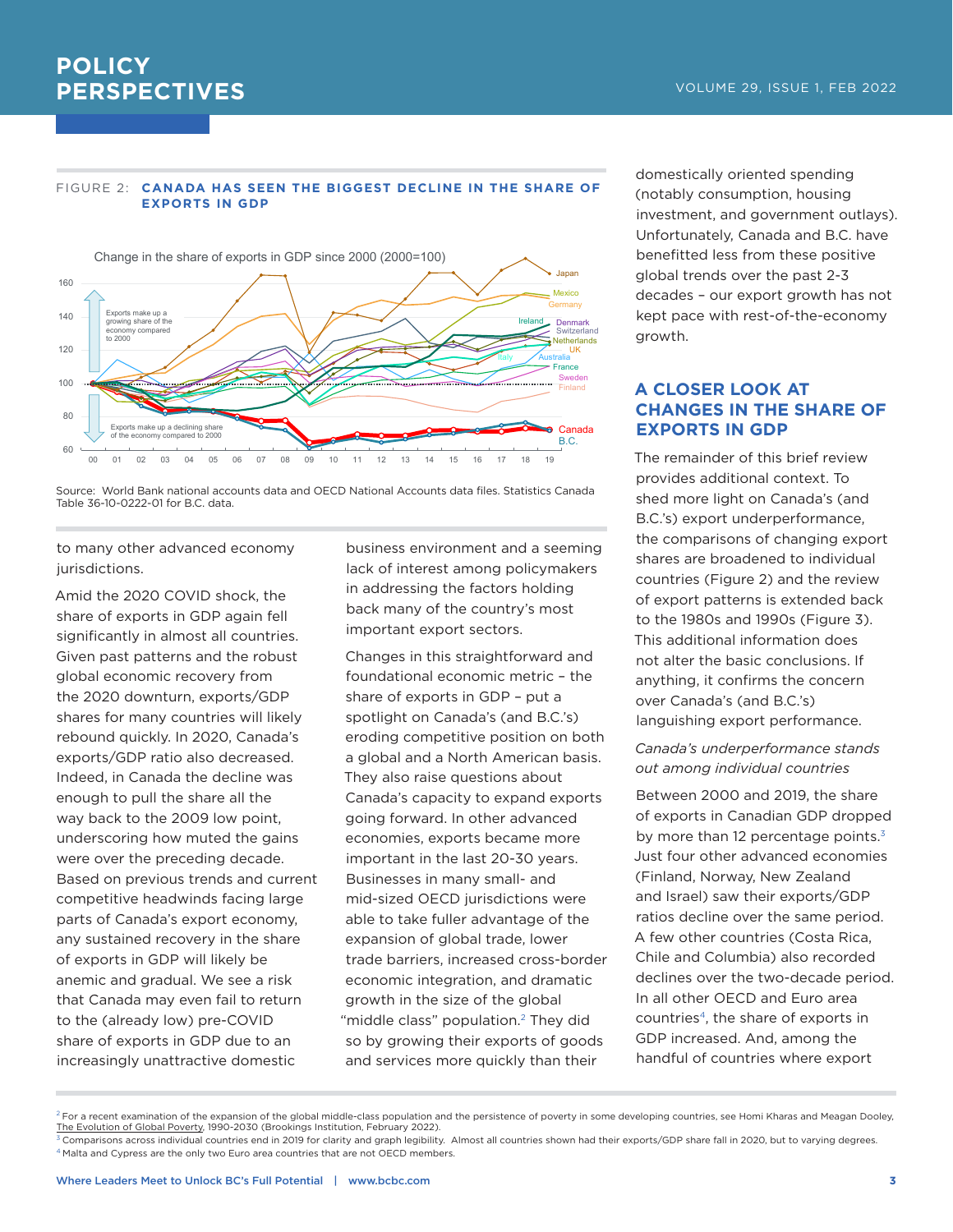shares did fall, Canada suffered the largest decline. As noted, B.C.'s decline was similar. If B.C. were a country, it would be one of the few to see export shares decline and would rank 38th with respect to the change in its exports/GDP share, just ahead of Canada's bottom place ranking (Table 1).

### *Canada did experience a period of rising export shares*

Figure 3 recreates Figure 1 but traces changes in exports/GDP shares over the past four decades (rather than two decades) and rebases the series to 1980 (rather than 2000). Reviewing the trends in earlier decades confirms that Canada and B.C. have unperformed other advanced economy jurisdictions in growing their export sectors, but the story becomes more nuanced.

Examining the longer period, it is evident the year 2000 was a highwater mark for the share of exports in Canada's GDP. It was also a (less pronounced) high-water mark for B.C. During earlier decades, Canada (and B.C.) did enjoy periods of comparatively robust export growth characterized by rising exports/ GDP shares. But the shares peaked in 2000 and fell steadily thereafter. Successive decreases throughout the 2000s were punctuated by the large 2009 decline that pushed Canada's and B.C.'s exports/GDP shares back to/below 1980 proportions.

From 2010 through 2019, exports/ GDP shares in Canada and B.C. rose gradually. But the slender gains posted over that decade were erased in 2020. Amid the COVID shock, the share of exports in GDP in Canada and B.C. was again pulled back to 1980 levels.

#### TABLE 1: **SHARE OF EXPORTS IN GDP, OECD COUNTRIES RANKED BY CHANGE 2000-2019**

| <b>Rank</b>    | <b>Country Name</b> | Change in share of exports in<br><b>GDP</b> (percentage points) |                          | <b>Share of exports</b><br>in GDP |       |       |
|----------------|---------------------|-----------------------------------------------------------------|--------------------------|-----------------------------------|-------|-------|
|                |                     | 2000-2019                                                       | 1980-2019                | 1980                              | 2000  | 2019  |
|                | <b>OECD</b>         | 5.2                                                             | 10.7                     | 17.6                              | 23.0  | 28.2  |
| 1              | Luxembourg          | 60.3                                                            | 121.0                    | 87.7                              | 148.5 | 208.8 |
| $\overline{2}$ | Slovak Republic     | 39.2                                                            | ÷                        | $\overline{\phantom{m}}$          | 53.2  | 92.4  |
| 3              | Lithuania           | 38.8                                                            | $\overline{\phantom{m}}$ | $\centering \label{eq:reduced}$   | 38.6  | 77.4  |
| $\overline{4}$ | Slovenia            | 33.8                                                            | $\overline{a}$           |                                   | 50.1  | 84.0  |
| 5              | Ireland             | 33.5                                                            | 83.6                     | 44.4                              | 94.4  | 127.9 |
| 6              | Poland              | 28.3                                                            | ÷                        | $\overline{\phantom{m}}$          | 27.2  | 55.5  |
| 7              | Czech Republic      | 25.8                                                            | $\overline{\phantom{m}}$ | $\overline{a}$                    | 48.1  | 73.9  |
| 8              | Latvia              | 23.4                                                            | $\overline{\phantom{0}}$ |                                   | 36.8  | 60.2  |
| $\mathcal{Q}$  | Netherlands         | 16.5                                                            | 32.1                     | 50.4                              | 66.0  | 82.5  |
| 10             | Greece              | 16.4                                                            | 20.8                     | 19.3                              | 23.7  | 40.1  |
| 11             | Germany             | 15.8                                                            | 28.0                     | 18.6                              | 30.8  | 46.6  |
| 12             | Hungary             | 15.4                                                            | 82.3                     |                                   | 66.9  | 82.3  |
| 13             | Portugal            | 15.3                                                            | 22.1                     | 21.5                              | 28.2  | 43.5  |
| 14             | Switzerland         | 14.2                                                            | 19.2                     | 46.3                              | 51.3  | 65.5  |
| 15             | Denmark             | 14.2                                                            | 26.5                     | 32.5                              | 44.8  | 59.0  |
| 16             | Mexico              | 13.4                                                            | 28.7                     | 10.1                              | 25.4  | 38.8  |
| 17             | Turkey              | 12.9                                                            | 27.6                     | 5.2                               | 19.9  | 32.7  |
| 18             | Estonia             | 12.4                                                            | i,                       | $\overline{\phantom{m}}$          | 61.6  | 74.0  |
| 19             | Austria             | 12.2                                                            | 23.9                     | 31.7                              | 43.3  | 55.6  |
| 20             | Iceland             | 12.2                                                            | 9.3                      | 35.0                              | 32.1  | 44.3  |
| 21             | Belgium             | 9.3                                                             | 31.7                     | 50.1                              | 72.5  | 81.8  |
| 22             | Japan               | 6.9                                                             | 4.24                     | 13.1                              | 10.5  | 17.4  |
| 23             | Spain               | 6.4                                                             | 20.7                     | 14.3                              | 28.6  | 35.0  |
| 24             | Italy               | 6.1                                                             | 11.5                     | 20.2                              | 25.6  | 31.7  |
| 25             | Korea, Rep.         | 6.0                                                             | 11.5                     | 28.4                              | 33.9  | 39.9  |
| 26             | United Kingdom      | 5.9                                                             | 4.5                      | 26.6                              | 25.2  | 31.1  |
| 27             | Australia           | 4.7                                                             | 7.7                      | 16.4                              | 19.4  | 24.1  |
| 28             | Sweden              | 4.6                                                             | 20.7                     | 27.2                              | 43.3  | 47.8  |
| 29             | France              | 3.0                                                             | 10.6                     | 21.0                              | 28.6  | 31.6  |
| 30             | United States       | 1.1                                                             | 1.9                      | 9.8                               | 10.7  | 11.8  |
| 31             | Colombia            | $-0.1$                                                          | $-0.4$                   | 16.2                              | 15.9  | 15.9  |
| 32             | Finland             | $-2.2$                                                          | 9.0                      | 30.8                              | 42.0  | 39.8  |
| 33             | Chile               | $-2.5$                                                          | 6.4                      | 21.7                              | 30.5  | 28.0  |
| 34             | Israel              | $-5.7$                                                          | $\overline{\phantom{a}}$ |                                   | 35.5  | 29.8  |
| 35             | New Zealand         | $-8.8$                                                          | $-1.8$                   | 28.8                              | 35.7  | 27.0  |
| 36             | Costa Rica          | -9.1                                                            | 7.4                      | 26.5                              | 42.9  | 33.8  |
| 37             | Norway              | $-9.4$                                                          | $-6.4$                   | 42.8                              | 45.7  | 36.3  |
| 38             | B.C.                | $-9.6$                                                          | $-1.4$                   | 25.9                              | 34.1  | 24.5  |
| 39             | <b>Canada</b>       | $-12.3$                                                         | 4.3                      | 27.6                              | 44.2  | 31.9  |

Source: World Bank national accounts adata and OECE National ACcounts data files. <u>[https://data.worldbank.org/](https://data.worldbank.org/indicator)</u><br><u>indicator</u> and Statistics Canada Table 36-10-0222-01 for B.C. data.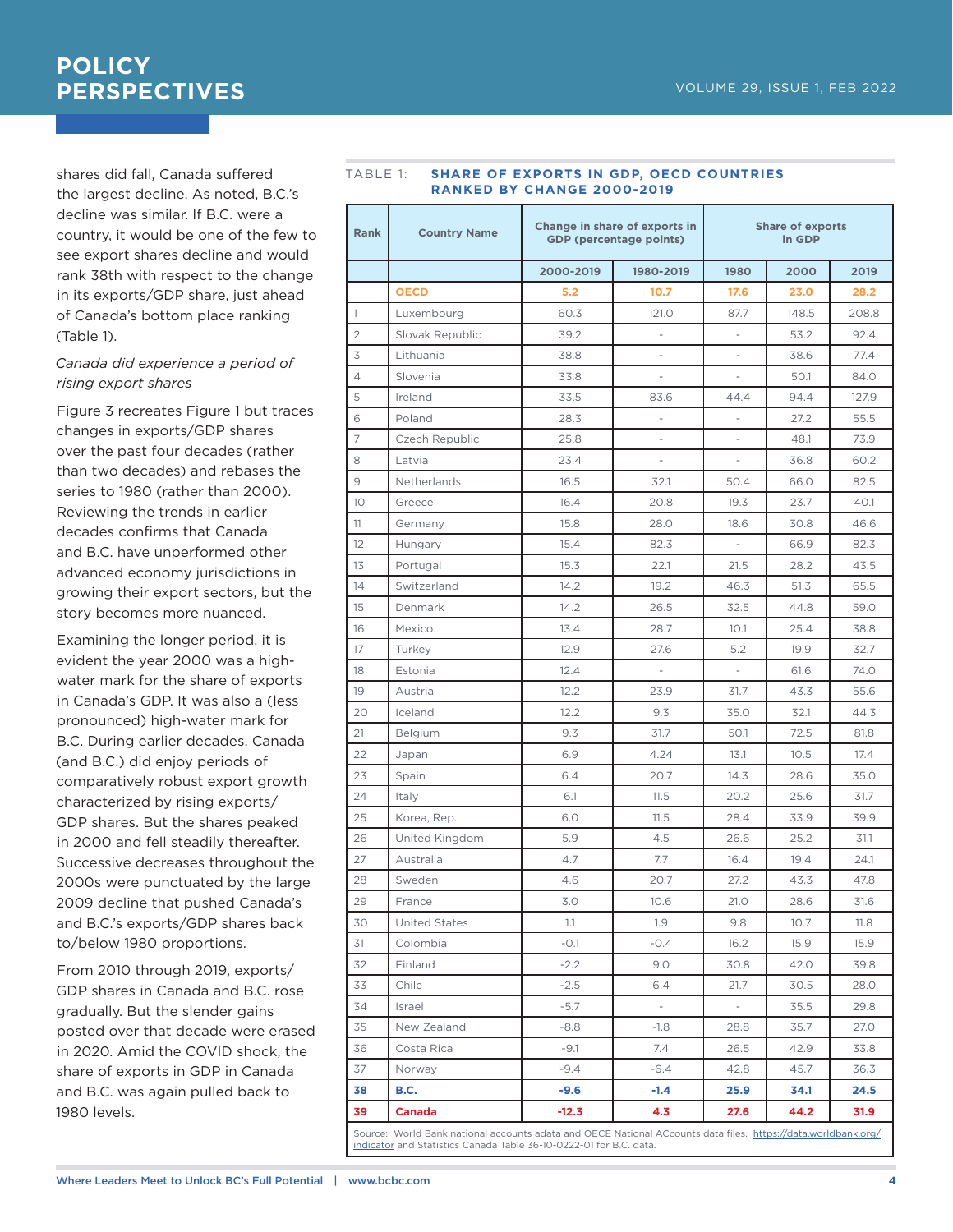## **POLICY PERSPECTIVES VOLUME 29, ISSUE 1, FEB 2022**

In contrast, the share of exports in GDP in the OECD and Euro area countries has generally trended higher since 1990. There have been occasional dips, but for the most part these proved temporary. Based on the averages shown in Figure 3 below, OECD and Euro zone countries have benefitted from the contemporaneous rise in international trade by building and expanding their export sectors. Canada has struggled to follow suit.

Re-basing the series to 1980 does not change the overall picture. Exports/GDP shares in the Canadian and B.C. economies are essentially the same as they were four decades earlier, while the OECD/Euro area averages are substantially higher. Across individual OECD and Euro area countries, Canada and B.C. stand out for having unusually weak export growth (as proxied by changes in export shares in GDP). Only four countries registered weaker advances or decreases over the longer four-decade period. Essentially, apart from an eight-year period during the 2000s, for the past four decades Canadian and B.C. exports have not kept pace with growth in the rest of the economy.

### **THE (SHORT-LIVED) PERIOD OF RISING EXPORT SHARES**

The original bilateral Canada-U.S. Free Trade Agreement came into effect on January 1, 1989. It laid the foundation for solid export growth and an increase in Canada's trade/export orientation for the decade that followed. As tariffs were gradually phased out and Canadian manufacturers and



#### FIGURE 3: **IN CANADA AND B.C. EXPORTS MAKE UP SAME/SMALLER SHARE OF GDP AS IN 1980**

Source: World Bank national accounts data and OECD National Accounts data files. Statistics Canada Table 36-10-0222-01 for B.C. data.

exporters retooled and adapted to the more integrated Canada-U.S. market, Canada's share of exports in GDP turned up in 1992 and climbed higher over the rest of the decade. The North American Free Trade Agreement (NAFTA), which superseded the bilateral FTA, came into force on January 1, 1994, with Mexico included. NAFTA enhanced cross-border market access for services and further fueled the expansion of Canada's exportoriented industry sectors.

Canada's shift to a modern national consumption tax in the form of the Goods and Services Tax (GST) was another important policy change that supported a decade of relatively strong Canadian export growth. Introduced on January 1, 1991, the GST replaced the antiquated and previously hidden 13.5% manufacturer's sales tax (MST).<sup>5</sup> The competitive position of Canadian manufacturers and natural resource companies improved

significantly with the elimination of the MST, which raised the cost of producing almost all manufactured goods in Canada – whether for export or domestic consumption. The GST is a classic consumption tax that is levied only on the final sale of goods and services within the country. This meant that investments by manufacturers (and other businesses) in machinery, equipment, advanced process technologies, and other business inputs were not subject to the new tax. Critically, the structure and application of the GST helped ensure that Canada's tax system did not discourage businesses from investing in productivity-enhancing equipment and other forms of tangible capital.

In general, securing duty-free access to the massive U.S. market coupled with a major tax policy reform that significantly improved the competitive position of Canadian manufacturers and other exporting firms seems to have underpinned a

<sup>5</sup> The GST was introduced at a rate of 7% but was reduced twice and is now 5%. The GST also replaced the Federal Telecommunications Tax of 11%.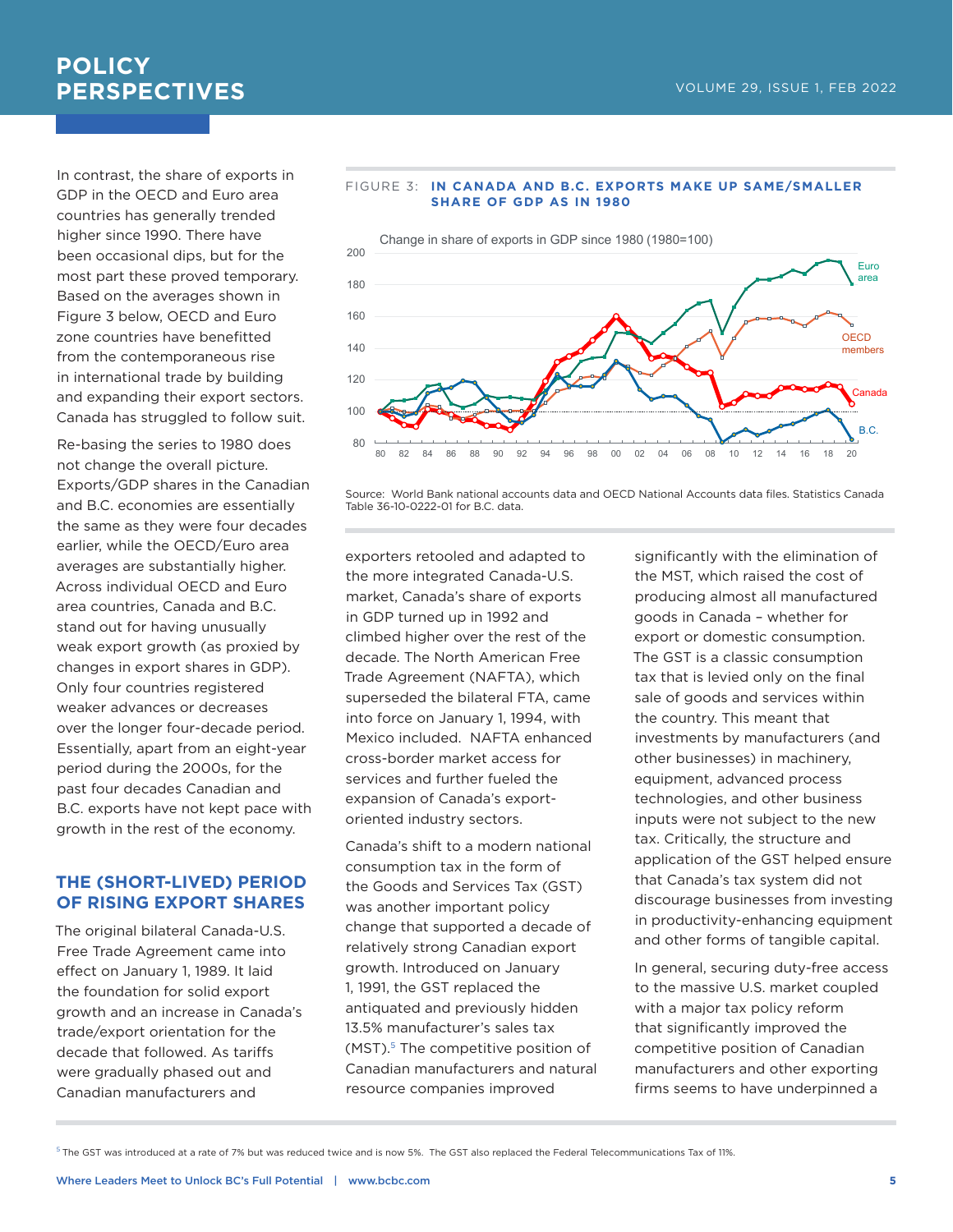Governments need to develop a deeper understanding of what it takes to build and support globally competitive "traded industry clusters" that can sell into and increase their presence in international markets. Federal and provincial policymakers should make fostering growth in export-oriented sectors a priority.

near decade-long rise in Canada's share of exports in GDP. B.C.'s export sector also gained from these policy changes, but to a lesser extent.<sup>6</sup>

After 2000, however, these benefits appear to have waned. Since 2000, Canada's export share in GDP weakened – dramatically. China's admission to the World Trade Organization in 2001, and its subsequent ascent to become the world's top global manufacturing and exporting powerhouse, was no doubt a factor. In the years after 2000, China captured North American market share from Canadian firms in many manufacturing industries. But B.C.'s (and to a lesser extent Canada's) exports to China also grew over this period as the latter's economy developed and incomes rose rapidly. Other western Canadian provinces also enjoyed strong export gains to China. So, the net contribution of China's dramatic GDP growth and its integration into the global economy to the sustained downtrend in Canada's exports/GDP share is probably more limited. Most other OECD countries did not see

a similar decline in their exports/ GDP shares, even though they too have felt the effects of China's global rise to become the world's top manufacturer.

### **CONCLUDING THOUGHTS**

Despite improved access to the world's largest and richest market under NAFTA, Canada's moves to sign several other bi-lateral and multi-lateral trade agreements, and a backdrop of a long period of robust global trade growth, the performance of Canadian and B.C. exports has been underwhelming – particularly compared to most peer jurisdictions. Since 2000, the share of exports in the Canadian economy has fallen markedly. Taking a somewhat longerterm perspective, Canada did enjoy a decade of decent export growth in the 1990s. However, that proved short-lived and the share of exports in Canada's GDP faded in the 2000s. Strikingly, exports of goods and services now account for nearly the same share of Canadian economic output as back in 1980.

Why was Canada unable to sustain the competitive benefits yielded by trade agreements, significant domestic policy reforms, a fastgrowing global middle class, and ongoing globalization? Shifts in the exchange rate, commodity prices (particularly energy), China's rise and integration to the global economy, and the strength of the U.S. economy are among the relevant cyclical considerations. But the persistence and magnitude of the comparative underperformance suggests Canada's weak export growth also reflects deeper, home-grown

structural and competitiveness issues. Canada has long struggled with sluggish private sector capital investment (especially on a per worker basis and in machinery, equipment, and intellectual property), relatively feeble productivity growth, sub-par private sector innovation, and the imposition of increasingly complex and costly regulatory burdens on several of the country's leading export-capable industries. Unless Canada materially improves the business environment for private sector investment (outside of the housing sector), business innovation, and productivity growth, the outlook for not only exports but also future gains in living standards will remain bleak.

The story of Canada's (and B.C.'s) worrying export underperformances warrants further research and policy discussion. The challenges facing Canada's energy and other natural resource sectors probably help to explain some of the decline/limited gains in the export share of Canadian GDP. But the competitiveness headwinds impinging on investment and business growth also weigh on exporting sectors apart from those tied to natural resources. It is reasonable to ask why Canada has demonstrated such an uninspiring export record given the country's role as a champion of an open global economy and a signatory to many free trade agreements over the past few decades.

Whatever the mix of causes, the trends examined here must be reversed. Governments need to develop a deeper understanding of what it takes to build and support globally competitive "traded

 $^6$  The Free Trade Agreement and NAFTA both excluded softwood lumber. Protective measures levied on softwood exports by the US may help explain why B.C.'s gains in export share were more modest than Canada's.